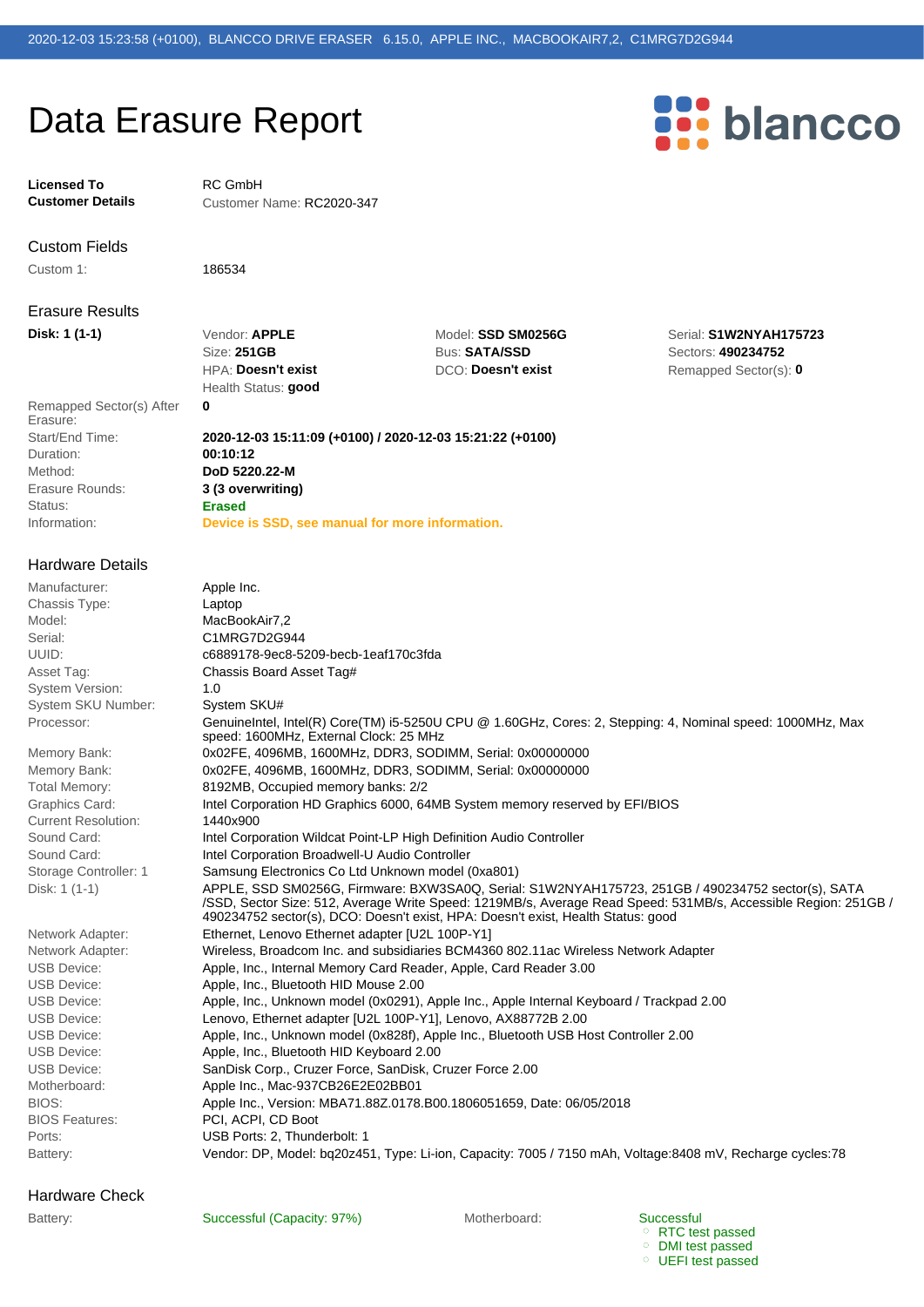|                       |                                      |                           | ○ CMOS battery test passed |
|-----------------------|--------------------------------------|---------------------------|----------------------------|
| Memory:               | Successful (Passes: 17)              | CPU:                      | Successful                 |
| Pointer:              | Not performed                        | Display:                  | Not performed              |
| Keyboard:             | Not performed                        | PC Speaker:               | Not performed              |
| Webcam:               | Not performed                        | <b>USB Ports:</b>         | Not performed              |
| Wi-Fi Adapter:        | Not performed                        | <b>Battery Discharge:</b> | Not performed              |
| <b>Report Details</b> |                                      |                           |                            |
| Report UUID:          | 58243ad3-22f5-4c7a-bf78-fb25a0619303 |                           |                            |
| Report Date:          | 2020-12-03 15:23:58 (+0100)          |                           |                            |
| Software Version:     | Blancco Drive Eraser 6.15.0          |                           |                            |
| Digital Signature:    |                                      |                           |                            |

nRYP+jNOnLySiybVi72SR2JbOew9mvTRwDnTxrezLmLbaCe+4DRedexyQrPpF9925yhLifRp+5Kdam1zgjqzRXfko9H5G9WWDMxVXteeDUwm47NGHVUDEa6ND/tqlnChunch+wUM9XBGx88Hy2KeVFqGnIFfCR2VvbjxeEC<br>vNTASCjwahwrXp8Rec1LAxYGwx/jZCz31InFQS7p5uyZokuy8gdEt0

I hereby state that the data erasure process has been carried out in accordance with the given instructions.

DATA ERASURE OPERATOR SUPERVISOR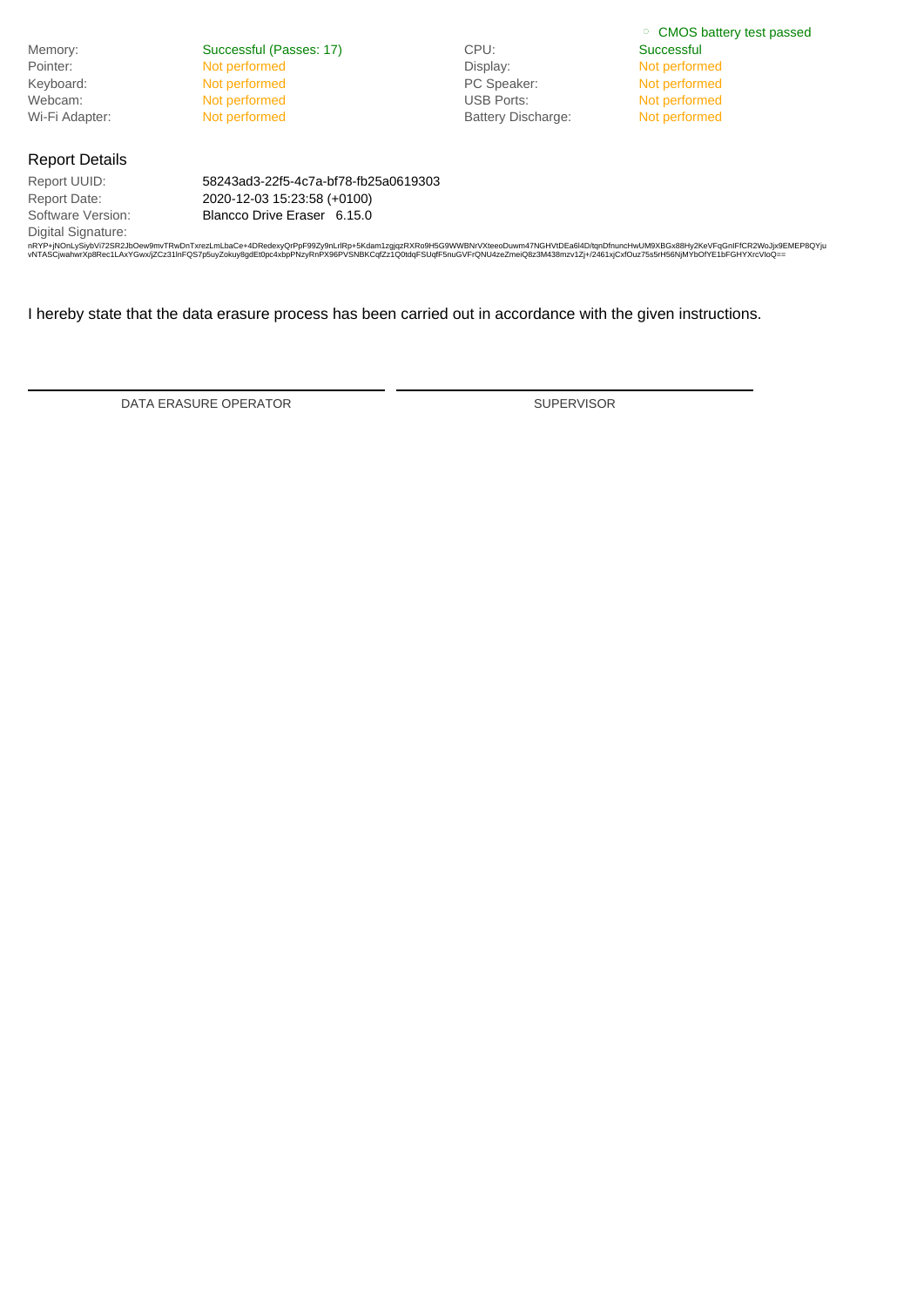## Data Erasure Report

**Licensed To** RC GmbH

**Customer Details** Customer Name: RC2020-347

# Erasure Results

Status: **Erased** Erasure Rounds: **3 (3 overwriting)** Method: **DoD 5220.22-M** Duration: **01:01:07** Remapped Sector(s) After **0** Erasure:

Health Status: **good**

HPA: **Doesn't exist** DCO: **Doesn't exist** Remapped Sector(s): 0 Size: **120GB** Bus: **SATA/SSD** Sectors: **234441648 Disk: 1 (1-1)** Vendor: **WDC** Model: **WDS120G1G0A-00SS50** Serial: **173130801896**

**Dianceo** 

Information: **Device is SSD, see manual for more information.**  Start/End Time: **2020-12-03 14:23:11 (+0100) / 2020-12-03 15:24:19 (+0100)**

#### Battery: Vendor: LGC, Model: 45N1735, Serial: 1242, Type: Li-ion, Capacity: 38560 / 47520 mWh, Voltage:12202 mV Ports: USB Ports: 2, Ethernet: 1, External Monitor: 1 BIOS Features: PCI, PNP, ACPI, CD Boot, Legacy USB BIOS: LENOVO, Version: JBET54WW (1.19 ), Date: 11/06/2015 Motherboard: LENOVO, 20BUS1AJ08 USB Device: Intel Corp., Bluetooth wireless interface 2.01 USB Device: Validity Sensors, Inc., VFS 5011 fingerprint sensor 1.10 USB Device: Chicony Electronics Co., Ltd, Unknown model (0xb449), Chicony Electronics Co.,Ltd., Integrated Camera 2.00 Network Adapter: Ethernet, Intel Corporation Ethernet Connection (3) I218-V Network Adapter: Wireless, Intel Corporation Wireless 7265 / Dual Band Wireless-AC 7265 WDC, WDS120G1G0A-00SS50, Firmware: Z3311000, Serial: 173130801896, 120GB / 234441648 sector(s), SATA /SSD, Sector Size: 512, Average Write Speed: 94MB/s, Average Read Speed: 162MB/s, Accessible Region: 120GB / 234441648 sector(s), DCO: Doesn't exist, HPA: Doesn't exist, Health Status: good Disk: 1 (1-1) Storage Controller: 1 Intel Corporation Wildcat Point-LP SATA Controller [AHCI Mode] Sound Card: **Intel Corporation Broadwell-U Audio Controller** Sound Card: Intel Corporation Wildcat Point-LP High Definition Audio Controller Current Resolution: 1366x768 Graphics Card: Intel Corporation HD Graphics 5500, 32MB System memory reserved by EFI/BIOS Total Memory: 8192MB, Occupied memory banks: 1/2 Memory Bank: Samsung, 8192MB, 1600MHz, DDR3, SODIMM, Serial: 64226221 Memory Bank: Unknown Vendor, Empty slot, DIMM GenuineIntel, Intel(R) Core(TM) i5-5200U CPU @ 2.20GHz, Cores: 2, Stepping: 4, Nominal speed: 2000MHz, Max speed: 2700MHz, External Clock: 100 MHz, Voltage: 1.0 V Processor: System SKU Number: LENOVO\_MT\_20BU\_BU\_Think\_FM\_ThinkPad T450 System Version: ThinkPad T450 Asset Tag: No Asset Information UUID: a7fc6201-43e8-11cb-a391-a7d40a71f3a2 Serial: PC093GY4 Model: 20BUS1AJ08 Chassis Type: Notebook Manufacturer: LENOVO Hardware Details

### Hardware Check

Battery: Successful (Capacity: 81%) Motherboard: Motherboard:

Wi-Fi Adapter: Not performed and Battery Discharge: Not performed and Discharge: Not performed Webcam: Not performed USB Ports: Not performed VSB Ports: Keyboard: Not performed PC Speaker: Not performed PC Speaker: Not performed Pointer: Not performed Display: Not performed Display: Not performed Display: Not performed

Memory: Successful (Passes: 17) CPU: Successful

**Successful** RTC test passed DMI test passed CMOS battery test passed <sup>o</sup> CMOS checksum test passed

Report Details